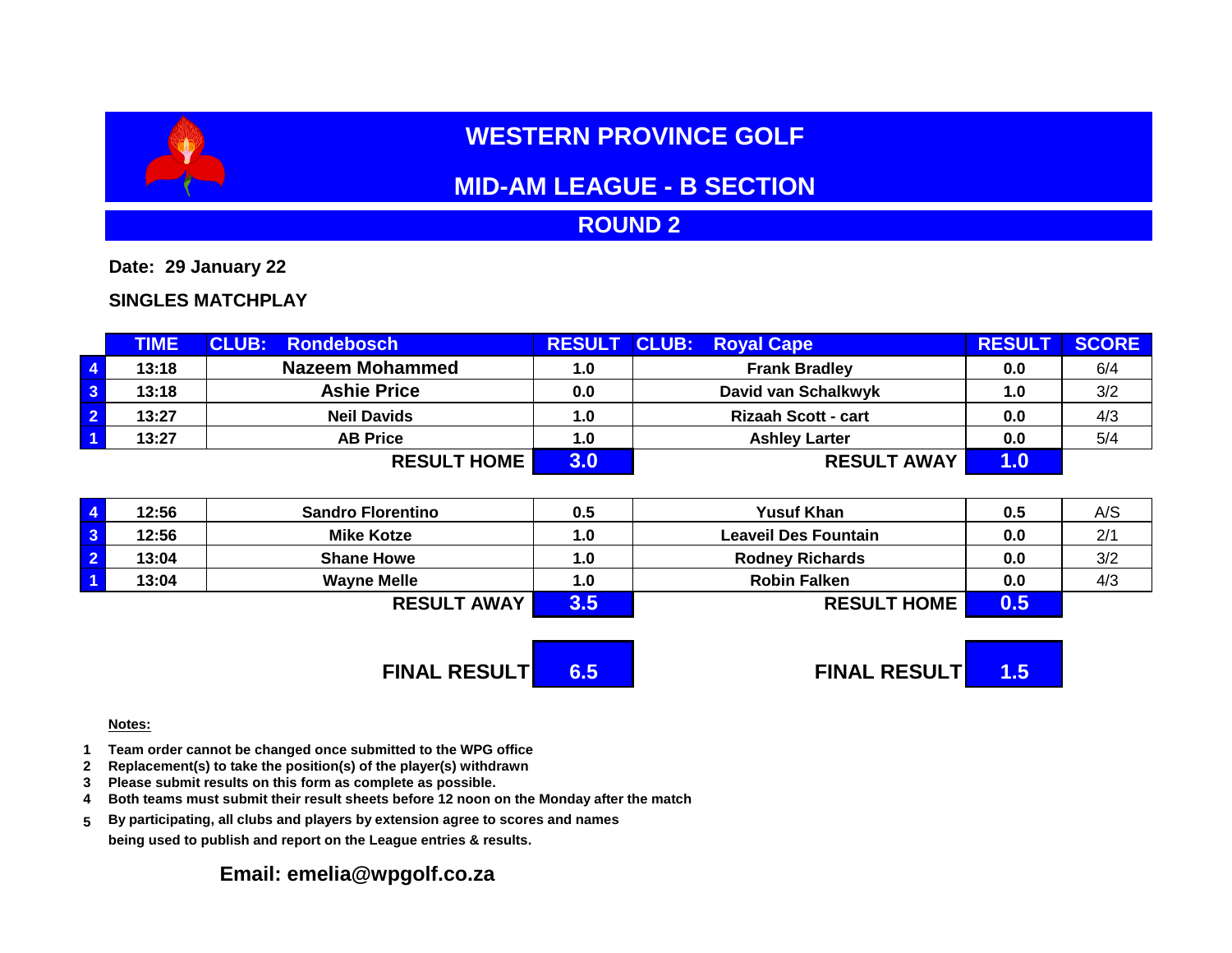# **WESTERN PROVINCE GOLF**

# **MID-AM LEAGUE - B SECTION**

## **ROUND 2**

**Date: 29 January 22**

### **SINGLES MATCHPLAY**

|                         | <b>TIME</b> | <b>CLUB:</b><br><b>Milnerton</b> | <b>RESULT</b> | <b>CLUB:</b><br><b>Strand</b> | <b>RESULT</b> | <b>SCORE</b> |
|-------------------------|-------------|----------------------------------|---------------|-------------------------------|---------------|--------------|
| $\overline{4}$          | 12:50       | <b>Nathan Scott</b>              | 1.0           | <b>Graham Braybrooke</b>      | 0.0           | 1 Up         |
| $\overline{\mathbf{3}}$ | 12:50       | <b>Kyle Lee</b>                  | 1.0           | <b>Rashaad van Niekerk</b>    | 0.0           | l Up         |
| $\overline{2}$          | 12:58       | <b>Roux Burger</b>               | 1.0           | Morne van Heerden             | 0.0           | 5/4          |
| $\overline{1}$          | 12:58       | <b>Geno Belfiore</b>             | 1.0           | <b>Etienne van Wyk</b>        | 0.0           | 5/4          |
|                         |             | <b>RESULT HOME</b>               |               | <b>RESULT AWAY</b>            | 0.0           |              |

| 12:45 | <b>Glenn Young</b>     | 0.0 | Johnathan Botha           | 1.0 | 3/1 |
|-------|------------------------|-----|---------------------------|-----|-----|
| 12:45 | <b>Ruan Liebisch</b>   | 0.0 | <b>Bradley Fredericks</b> | 1.0 | 2/1 |
| 12:54 | <b>Matthew Simmons</b> | 0.0 | <b>Gustaf Potgieter</b>   | 1.0 | 2/1 |
| 12:54 | <b>Quinten Coetzer</b> | 0.0 | <b>Robbie Oosthuizen</b>  | 1.0 | 7/6 |
|       | <b>RESULT AWAY</b>     | 0.0 | <b>RESULT HOME</b>        | 4.U |     |

**FINAL RESULT 4.0 FINAL RESULT 4.0**

#### **Notes:**

- **1 Team order cannot be changed once submitted to the WPG office**
- **2 Replacement(s) to take the position(s) of the player(s) withdrawn**
- **3 Please submit results on this form as complete as possible.**
- **4 Both teams must submit their result sheets before 12 noon on the Monday after the match**
- **5 By participating, all clubs and players by extension agree to scores and names being used to publish and report on the League entries & results.**

### **Email: emelia@wpgolf.co.za**